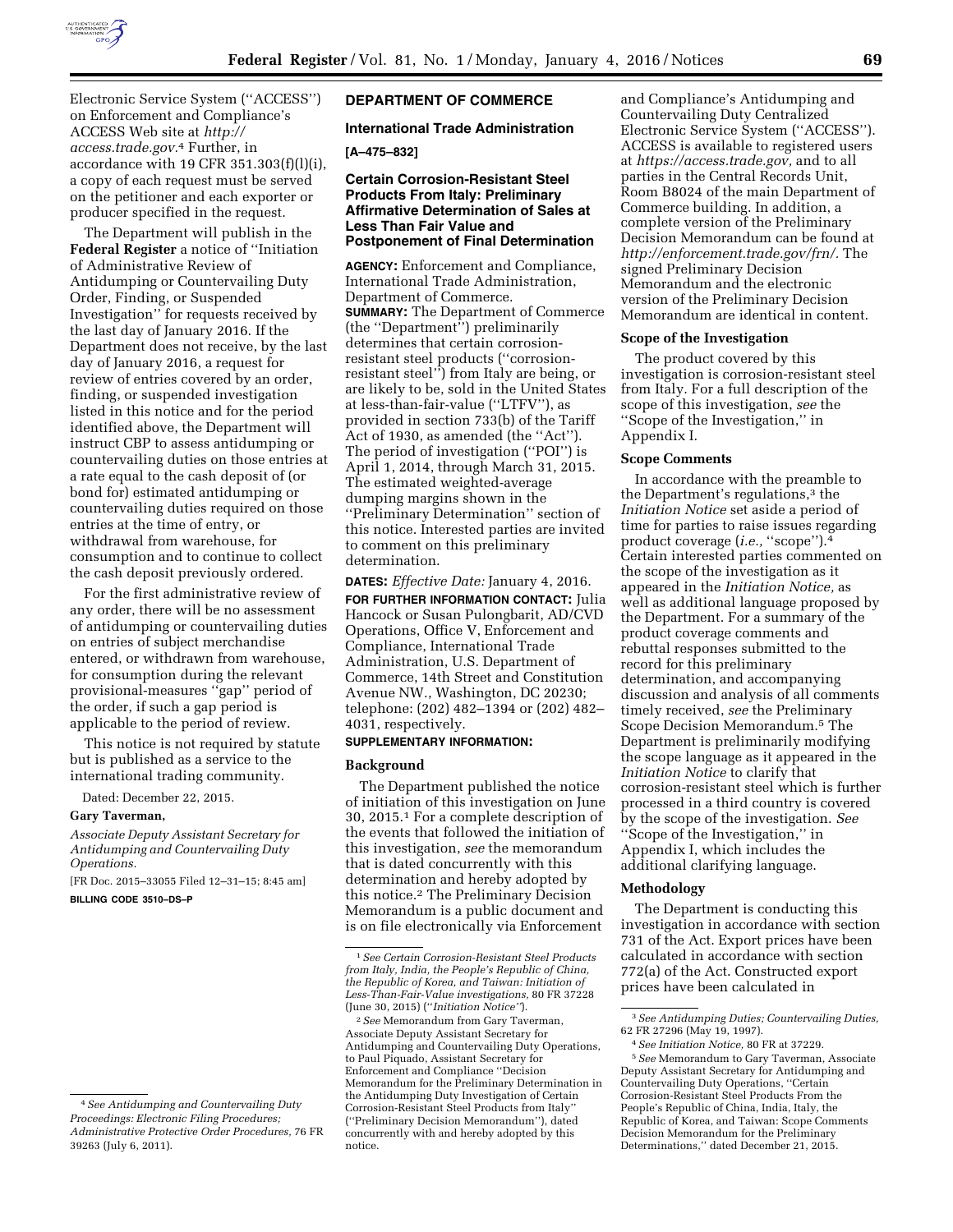accordance with section 772(b) of the Act. Normal value (''NV'') is calculated in accordance with section 773 of the Act. For a full description of the methodology underlying our preliminary conclusions, *see* the Preliminary Decision Memorandum.

## **All-Others Rate**

Section 735(c)(5)(A) of the Act provides that the estimated all-others rate shall be an amount equal to the weighted average of the estimated weighted-average dumping margins established for exporters and producers individually investigated excluding any zero or *de minimis* and margins based entirely under section 776 of the Act. Pursuant to section 735(c)(5)(B) of the Act, if the estimated weighted-average dumping margins established for all exporters and producers individually examined are zero, *de minimis* or determined based entirely under section 776 of the Act, the Department may use any reasonable method to establish the estimated weighted-average dumping margin for all other producers or exporters.

Accordingly, because Arvedi is the only respondent in this investigation for which the Department preliminarily

calculated a company-specific rate which is not zero, *de minimis* or based entirely on facts available, pursuant to section  $735(c)(5)(A)$  of the Act, we are using the weighted-average dumping margin calculated for Arvedi as the estimated weighted-average dumping margin assigned to all other producers and exporters of the merchandise under consideration.

### **Preliminary Determination**

The Department preliminarily determines that the following weightedaverage dumping margins exist:

| Exporter/producer | Weighted-<br>average<br>margin<br>'percent, |
|-------------------|---------------------------------------------|
| All-Others        | 3.11<br>0.00<br>3.11                        |

# **Suspension of Liquidation**

In accordance with section  $733(d)(2)$ of the Act, we are directing U.S. Customs and Border Protection (''CBP'') to suspend liquidation of all entries of corrosion-resistant steel from Italy, as described in the scope of the investigation section entered, or withdrawn from warehouse, for consumption on or after the date of publication of this notice in the **Federal Register** except for those produced and exported by Marcegaglia. Because the estimated weighted-average dumping margin for Marcegaglia is zero, we are not directing CBP to suspend liquidation of entries of the merchandise it produced and exported.

Pursuant to section 733 (d)(1)(B) of the Act and 19 CFR 351.205(d), the Department will instruct CBP to require a cash deposit equal to the weightedaverage amount by which the NV exceeds U.S. price as indicated in the chart above,6 adjusted where appropriate for export subsidies.7 The Department has preliminarily determined in its companion

countervailing duty investigation of corrosion-resistant steel from Italy that subject merchandise exported by Arvedi and Marcegaglia did not benefit from export subsidies.8 As a result, the Department will make no adjustment to Arvedi's or Marcegaglia's cash deposit rates. The rate for all others producers or exporters when adjusted for export subsidies is 2.96 percent. The suspension of liquidation instructions will remain in effect until further notice.

# **Disclosure**

We will disclose the calculations performed to interested parties in this proceeding within five days of the date of the publication of this notice in accordance with 19 CFR 351.224(b). Interested parties are invited to comment on this preliminary determination. Case briefs or other written comments may be submitted to the Assistant Secretary for Enforcement and Compliance no later than seven days after the date on which the final verification report is issued in this proceeding, and rebuttal briefs, limited to issues raised in case briefs, may be submitted no later than five days after the deadline date for case briefs.9 Pursuant to 19 CFR 351.309(c)(2) and (d)(2), parties who submit case briefs or rebuttal briefs in this proceeding are encouraged to submit with each argument: (1) A statement of the issue;

(2) a brief summary of the argument; and (3) a table of authorities.

Pursuant to 19 CFR 351.310(c), interested parties who wish to request a hearing must submit a written request to the Assistant Secretary for Enforcement and Compliance, U.S. Department of Commerce. All documents must be filed electronically using ACCESS. An electronically-filed request must be received successfully in its entirety by ACCESS by 5:00 p.m. Eastern Time, within 30 days after the date of publication of this notice.10 Requests should contain the party's name, address, and telephone number, the number of participants, and a list of the issues to be discussed. If a request for a hearing is made, the Department intends to hold the hearing at the U.S. Department of Commerce, 14th Street and Constitution Avenue NW., Washington, DC 20230, at a time and date to be determined. Parties should confirm by telephone the date, time, and location of the hearing two days before the scheduled date.

## **Verification**

As provided in section 782(i) of the Act, we intend to verify information relied upon in making our final determination.

# **Postponement of Final Determination and Extension of Provisional Measures**

Section 735(a)(2) of the Act provides that a final determination may be postponed until not later than 135 days after the date of the publication of the preliminary determination if, in the

<sup>6</sup>*See Modification of Regulations Regarding the Practice of Accepting Bonds During the Provisional Measures Period in Antidumping and Countervailing Duty Investigations,* 76 FR 61042 (October 3, 2011).

<sup>7</sup>*See* section 772(c)(1)(C) of the Act. Unlike in administrative reviews, the Department calculates the adjustment for export subsidies in investigations not in the margin calculation program, but in the cash deposit instructions issued to CBP. *See Notice of Final Determination of Sales at Less Than Fair Value, and Negative Determination of Critical Circumstances: Certain Lined Paper Products from India,* 71 FR 45012 (August 8, 2006), and accompanying Issues and Decision Memorandum at Comment 1.

<sup>8</sup>*See Countervailing Duty Investigation of Certain Corrosion-Resistant Steel Products from Italy: Preliminary Affirmative Determination,* 80 FR 68839 (November 6, 2015).<br><sup>9</sup> See 19 CFR 351.309.

<sup>9</sup>*See* 19 CFR 351.309. 10*See* 19 CFR 351.310(c).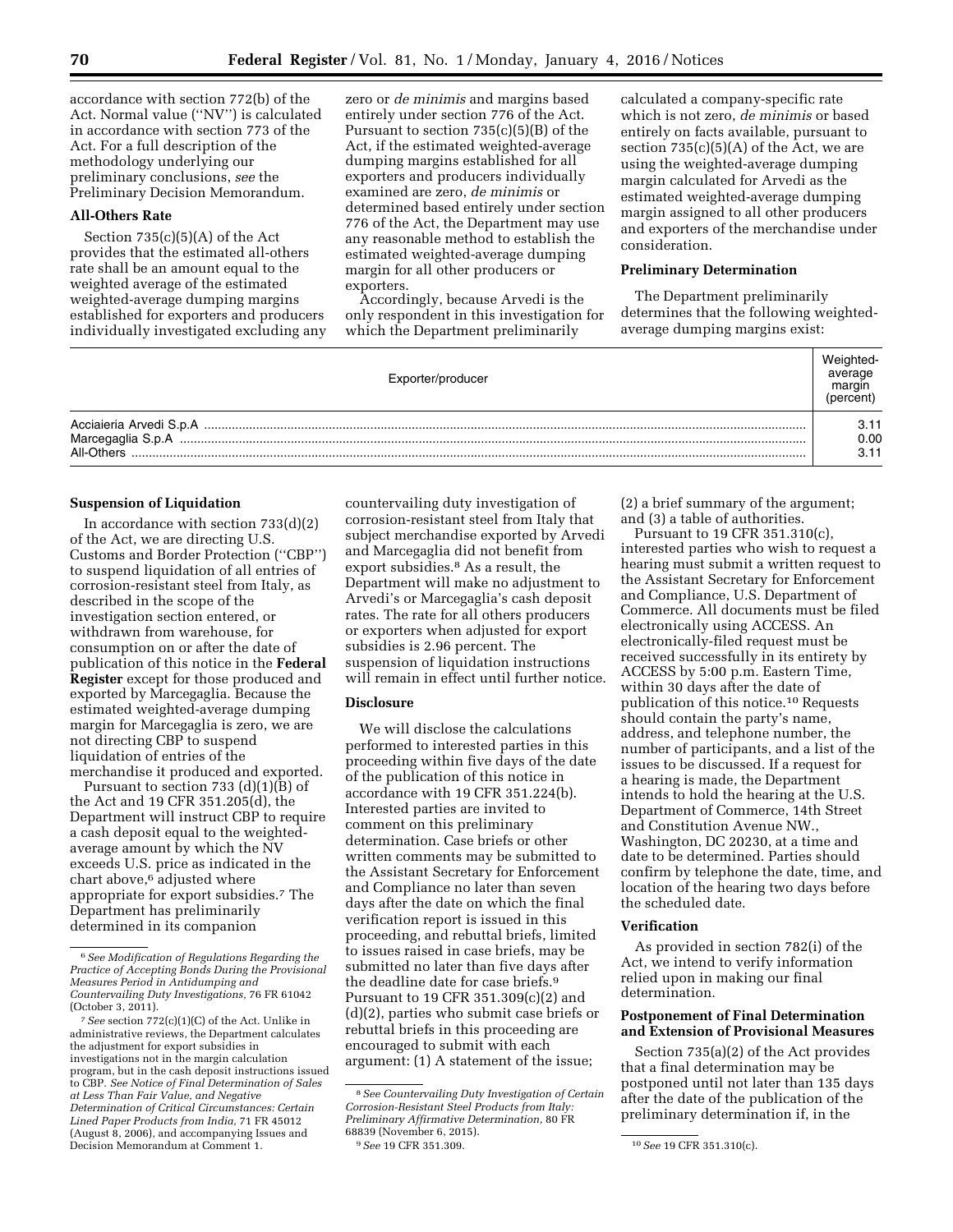event of an affirmative preliminary determination, a request for such postponement is made by exporters who account for a significant proportion of exports of the subject merchandise, or in the event of a negative preliminary determination, a request for such postponement is made by Petitioners. 19 CFR 351.210(e)(2) requires that requests by respondents for postponement of a final antidumping determination must be accompanied by a request for extension of provisional measures from a four-month period to a period not more than six months in duration.

On November 13, 2015, pursuant to sections  $735(a)(2)(A)$  and  $705(b)$  of the Act, Arvedi and Marcegaglia requested that, contingent upon an affirmative preliminary determination of sales at LTFV, the Department postpone the final determination and that provisional measures be extended to a period not to exceed six months.11

In accordance with section 735(a)(2)(A) of the Act and 19 CFR 351.210(b)(2)(ii), because (1) our preliminary determination is affirmative; (2) the requesting exporters account for a significant proportion of exports of the subject merchandise; and (3) no compelling reasons for denial exist, we are postponing the final determination and extending the provisional measures from a four-month period to a period not greater than six months. Accordingly, we will make our final determination no later than 135 days after the date of publication of this preliminary determination, pursuant to section  $735(a)(2)$  of the Act.<sup>12</sup>

# **International Trade Commission (''ITC'') Notification**

In accordance with section 733(f) of the Act, we have notified the ITC of our affirmative preliminary determination of sales at LTFV. If our final determination is affirmative, the ITC will determine before the later of 120 days after the date of this preliminary determination or 45 days after our final determination whether these imports are materially injuring, or threaten material injury to, the U.S. industry.

This determination is issued and published in accordance with sections 733(f) and 777(i)(1) of the Act and 19 CFR 351.205(c).

# 12*See also* 19 CFR 351.210(e).

Dated: December 21, 2015.

# **Paul Piquado,**

*Assistant Secretary for Enforcement and Compliance.* 

# **Appendix I**

# **Scope of the Investigation**

The products covered by the scope are certain flat-rolled steel products, either clad, plated, or coated with corrosion-resistant metals such as zinc, aluminum, or zinc-, aluminum-, nickel- or iron-based alloys, whether or not corrugated or painted, varnished, laminated, or coated with plastics or other non-metallic substances in addition to the metal coating. The products covered include coils that have a width of 12.7 mm or greater, regardless of form of coil (*e.g.,* in successively superimposed layers, spirally oscillating, *etc.*). The products covered also include products not in coils (*e.g.,* in straight lengths) of a thickness less than 4.75 mm and a width that is 12.7 mm or greater and that measures at least 10 times the thickness. The products covered also include products not in coils (*e.g.,* in straight lengths) of a thickness 4.75 mm or more than a width exceeding 150 mm and measuring at least twice the thickness. The products described above may be rectangular, square, circular, or other shape and include products of either rectangular or non-rectangular cross-section where such cross-section is achieved subsequent to the rolling process, *i.e.,*  products which have been ''worked after rolling'' (*e.g.,* products which have been beveled or rounded at the edges). For purposes of the width and thickness requirements referenced above:

(1) Where the nominal and actual measurements vary, a product is within the scope if application of either the nominal or actual measurement would place it within the scope based on the definitions set for above, and

(2) where the width and thickness vary for a specific period (*e.g.,* the thickness of certain products with non-rectangular cross-section, the width of certain products with nonrectangular shape, *etc.*), the measurement at its greatest width or thickness applies.

Steel products included in the scope in this investigation are products in which: (1) Iron predominates, by weight, over each of the other contained elements; (2) the carbon content is 2 percent or less, by weight; (3) none of the elements listed below exceeds the quantity, by weight, respectively indicated:

- 2.50 Percent of manganese, or
- 3.30 percent of silicon, or
- 1.50 percent of copper, or
- 1.25 percent of chromium, or
- 0.30 percent of cobalt, or
- 0.40 percent of lead, or
- 2.00 percent of nickel, or • 0.30 percent of tungsten (also called
- wolfram), or • 0.80 percent of molybdenum, or
- 0.10 percent of niobium (also called columbium), or
- 0.30 percent of vanadium, or
- 0.30 percent of zirconium

Unless specifically excluded, products are included in this scope regardless of levels of boron and titanium.

For example, specifically included in this scope are vacuum degassed, fully stabilized (commonly referred to interstitial-free (''IF'')) steels and high strength low alloy (''HSLA'') steels. IF steels are recognized as low carbon steels with micro-alloying levels of elements such as titanium and/or niobium added to stabilize carbon and nitrogen elements. HSLA steels are recognized as steels with micro-alloying levels of elements such as chromium, copper, niobium, titanium, vanadium, and molybdenum.

Furthermore, this scope also includes Advanced High Strength Steels (''AHSS'') and Ultra High Strength Steels (''UHSS''), both of which are considered high tensile strength and high elongation steels.

Subject merchandise also includes corrosion-resistant steel that has been further processed in a third country, including but not limited to annealing, tempering painting, varnishing, trimming, cutting, punching and/ or slitting or any other processing that would not otherwise remove the merchandise from the scope of the investigations if performed in the country of manufacture of the in-scope corrosion resistant steel.

All products that meet the written physical description, and in which the chemistry quantities do not exceed any one of the noted element levels listed above, are within the scope of this investigation unless specifically excluded. The following products are outside of and/or specifically excluded from the scope of this investigation:

• Flat-rolled steel products either plated or coated with tin, lead, chromium, chromium oxides, both tin and lead (''terne plate''), or both chromium and chromium oxides (''tin free steel''), whether or not painted, varnished or coated with plastics or other non-metallic substances in addition to the metallic coating;

• Clad products in straight lengths of 4.7625 mm or more in composite thickness and of a width which exceeds 150 mm and measure at least twice the thickness; and

• Certain clad stainless flat-rolled products, which are three-layered corrosionresistant steel flat-rolled steel products less than 4.75 mm in composite thickness that consist of a flat-rolled steel product clad on both sides with stainless steel in a 20%-60%- 20% ratio.

The products subject to the investigation are currently classified in the Harmonized Tariff Schedule of the United States (''HTSUS'') under item numbers: 7210.30.0030, 7210.30.0060, 7210.41.0000, 7210.49.0030, 7210.49.0091, 7210.49.0095, 7210.61.0000, 7210.69.0000, 7210.70.6030, 7210.70.6060, 7210.70.6090, 7210.90.6000, 7210.90.9000, 7212.20.0000, 7212.30.1030, 7212.30.1090, 7212.30.3000, 7212.30.5000, 7212.40.1000, 7212.40.5000, 7212.50.0000, and 7212.60.0000.

The products subject to the investigation may also enter under the following HTSUS item numbers: 7210.90.1000, 7215.90.1000, 7215.90.3000, 7215.20.1500, 7217.30.1530, 7217.30.1560, 7217.90.1000, 7217.90.5030, 7217.90.5060, 7217.90.5090, 7225.91.0000, 7225.92.0000, 7225.99.0090, 7226.99.0110,

<sup>11</sup>*See* Letter to the Secretary of Commerce from Arvedi and Marcegaglia ''Request for Postponement of Final Determination'' (November 13, 2015).